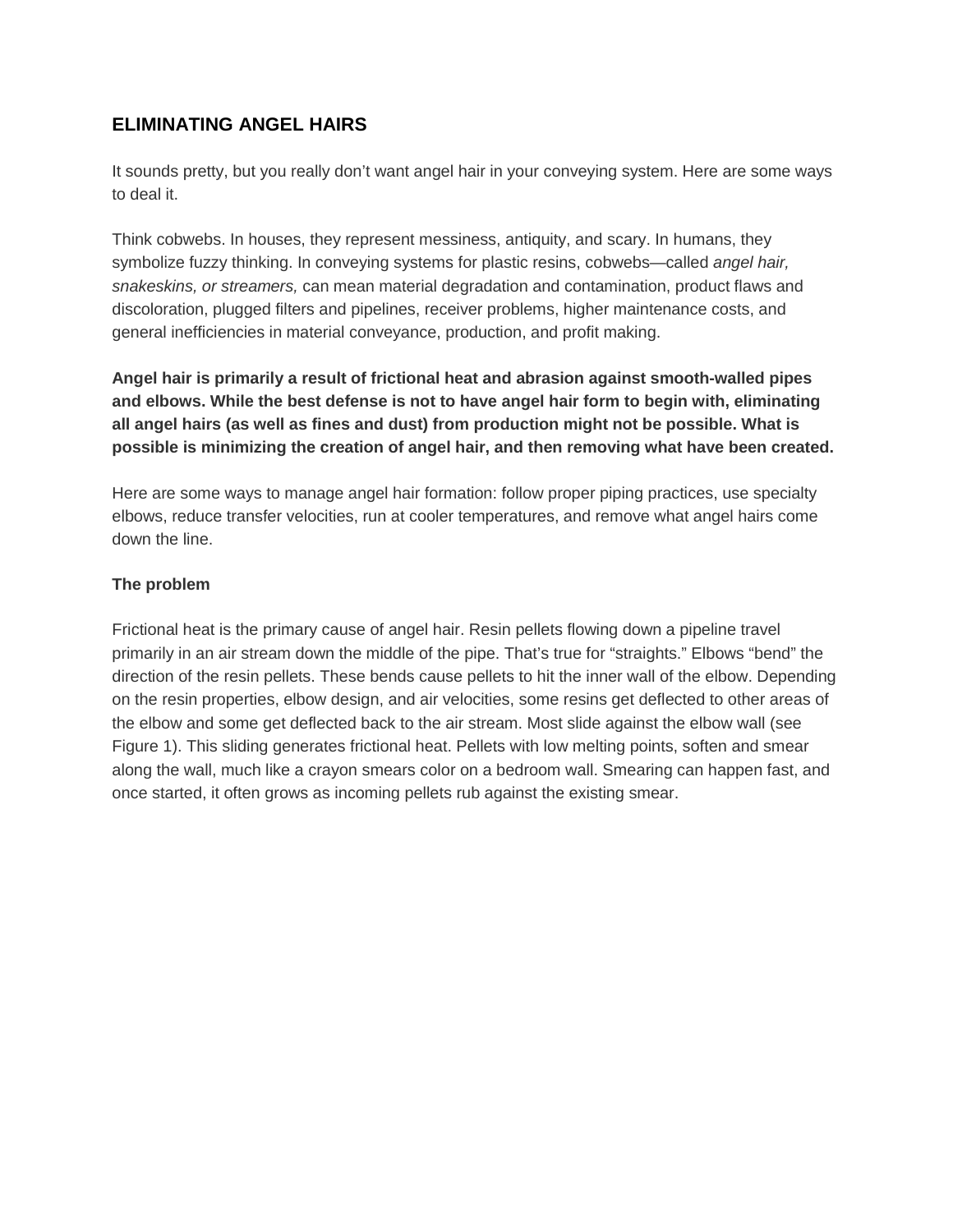

*Figure 1: Plastic resins moving through an elbow hit and slide along the inner wall of the elbow, creating both an impact zone and a sliding, or friction, zone.*

Incoming conveyed pellets randomly break off the smeared plastic into long, ribbon-like strands, almost like loose bird's nests. This is angel hair, which is then conveyed downstream, entangling with the unaffected resin already moving downstream, often plugging a feed area and eventually starving a receiver. At the very least, angel hair can contaminate resins at the receiver, including changing the resin's properties and color. In many cases, the angel hairs plug *and* contaminate.

## **Focus on proper pipe design**

Piping layouts consist of straights and bends—horizontal and vertical lengths of pipe connected by elbows. An effective way of minimizing angel hairs is to keep piping paths short and with few elbows and fittings. Doing this minimizes the impact and sliding zones in the conveying system. Second, it minimizes pressure drops, which affects air velocity—the transport medium for conveying resin materials. If air velocities drop below the material's *saltation velocity*, material will drop out of the air stream and just slide along a pipe or elbow. Last, the source of the air stream (blower or vacuum pump) will be happier: better able to maintain the target conveying speed and transfer rate, fewer hard stops or starts, less energy wasted.

Elbows will always be in a conveying system. For elbows, long-radius elbows should have a CLR six to nine times the pipe diameter. For elbows at the base of a high vertical rise, nine to 12 times is preferred.

#### **Use specialty elbows**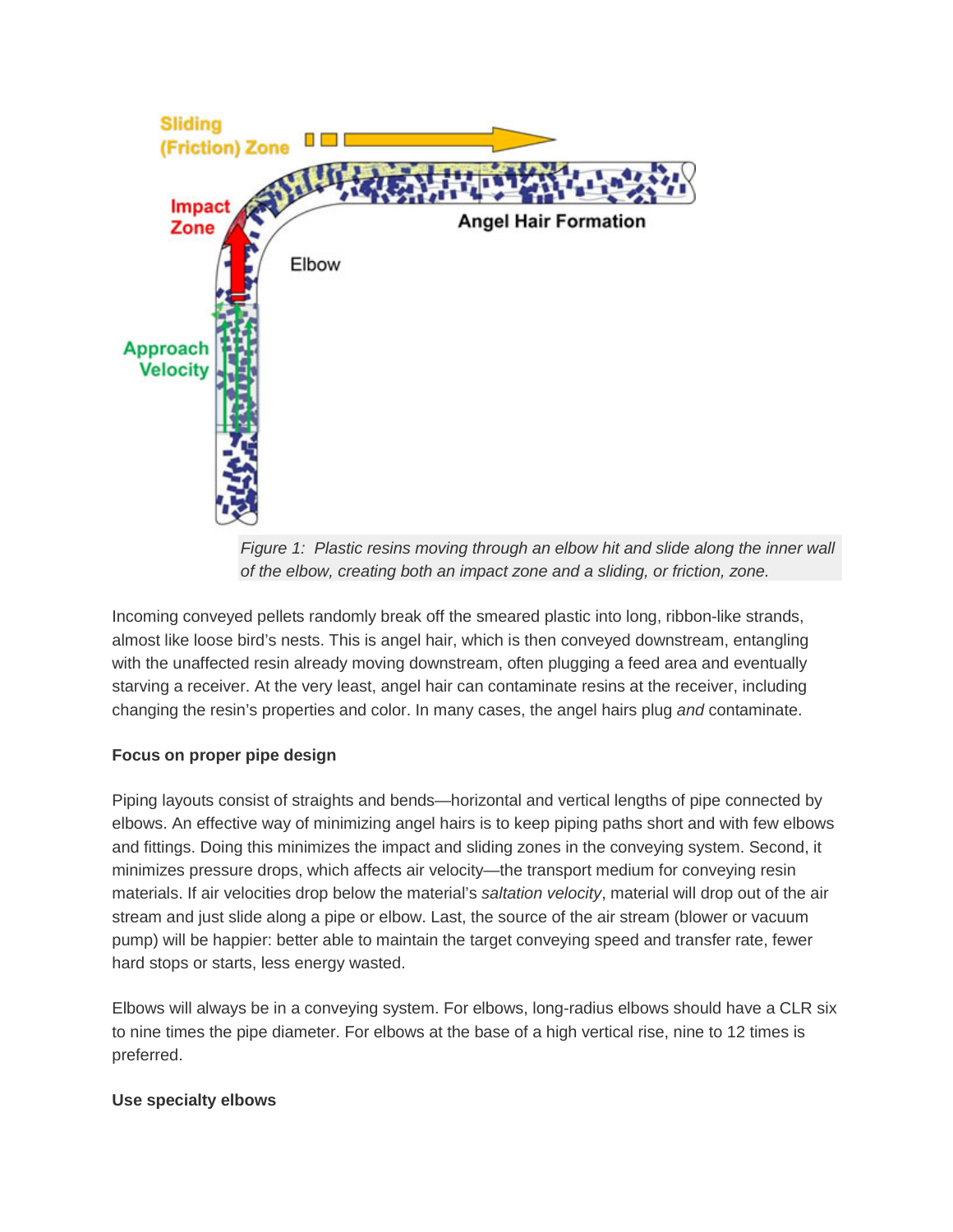Angel hairs formation is worse in standard elbows with smooth inner surfaces. While smooth surfaces reduce minimize friction, material wind up sliding more along those surfaces. This generates the frictional heat that's an anathema to resins with low melting points.

Several types of specialty elbows deter angle hair formation . One type is based on scoring, etching, or otherwise roughening the inside surface of standard, smooth-walled elbows. The rough surface causes material to roll and tumble, rather than slide, along the surface. The tumbling generates less frictional heat than sliding. Surface treatments include *shot peening or rifling (spiral groove).* (see Figure 2)



*Figure 2: Rifled or spiral-grooved elbows cause resin pellets to tumble through the elbow instead of slide along its walls.*

*Pocket-type elbows* also reduce formation of angel hair by creating a mini cyclone or simple barrier of resin pellets; the pellet-to-pellet interaction between incoming material and the pocket area keeps most of the pellets from hitting and sliding along the elbow wall. *Blind tees*—a standard pipe tee with one outlet capped—acts like a pocket-type elbow; incoming pellets hit those built up in the capped outlet (see Figure 3).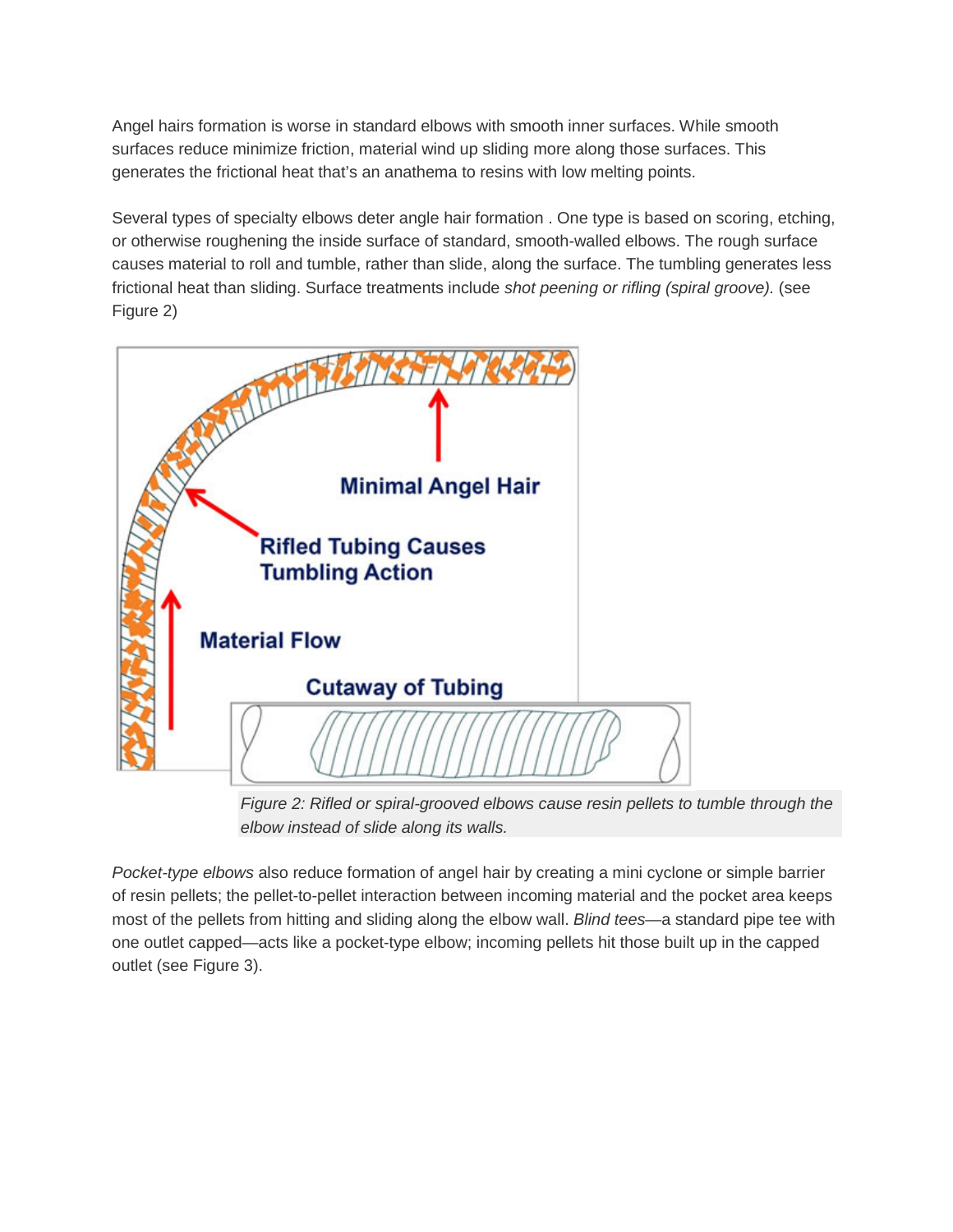

*Figure 3: Other specialty elbows for reducing angel hair rely on pellet-to-pellet interaction to keep most of the pellets from hitting and sliding along the elbow's interior wall.*

## **Run slower**

Optimizing conveying velocity falls into the "Goldilocks zone." Air velocities below the *saltation velocity* will create instabilities in the conveying system, the worst being the inability to convey material from pickup point to receiver. Just above the saltation velocity, material will get carried and the formation of angel hairs is significantly reduced. With excessive conveying velocities, material travels too fast. This does not lead to higher material transfer capacity, though.

So, regarding the air velocity in pneumatic conveying… less is better. The ideal average conveying velocity for plastic resins *that are susceptible to angel hair formation* is about 4,000 ft/min.

#### **Run cooler**

Frictional heat is just part of the angel hair problem. The operating temperature of your conveying system should be low to begin with—at the source: The air stream that conveys materials, whether positive pressure or vacuum blower systems (or both). Conveying at a typical 6 psi will raise the temperature within the conveying system about 85°F. It's worth noting that softer materials tend to get sticky at lower temperatures than hard resins.